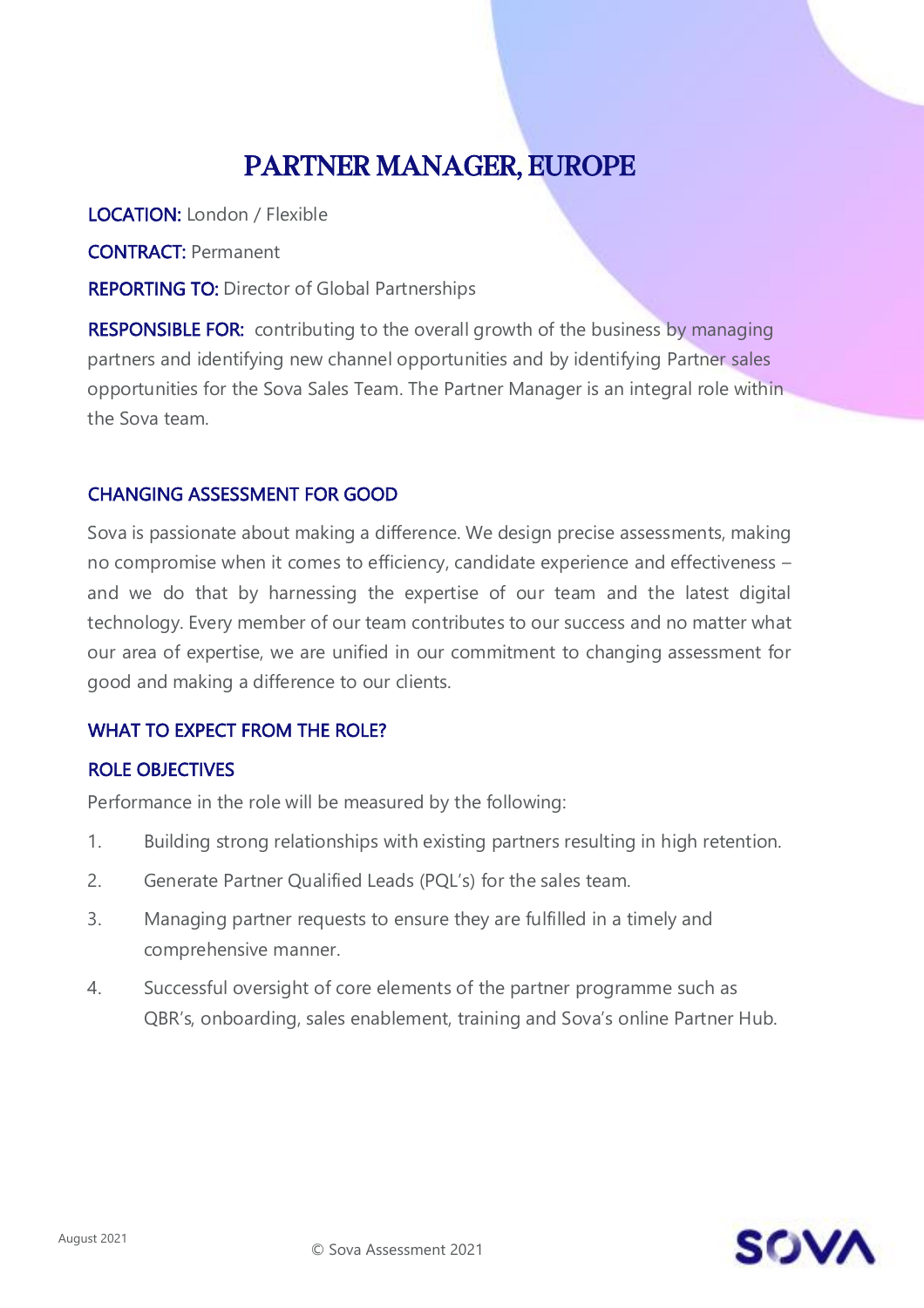#### ROLE RESPONSIBILITIES

- Oversee and input to a systematic, process-driven approach to partner relationship management.
- Identify and source partnership opportunities through inbound lead follow up and outbound calls, e-mails, and client meetings.
- Research new and existing partners, identify key stakeholders and generate interest in Sova's offering.
- Onboard and enable new partners to successfully embed Sova's solutions.
- Work with Marketing to oversee and manage online Partner Hub content.
- Ensure engagement and use of online Partner Hub across partner stakeholders.
- Organise, plan, prepare and lead Quarterly Business Reviews.
- Oversee partner invoicing schedule and renewal timings
- Oversee helpdesk requests and work with internal stakeholders such as Customer Services to ensure a timely resolution.
- Work with Marketing on partner communication, including Newsletters.
- Be knowledgeable about psychometrics and the assessment market.
- Proactively work with partners to maximise their selling potential.
- Collaborate with senior management and other marketing teammates to align our internal goals with new and existing partner relationships.
- Negotiate and finalise deals in accordance with company's contract guidelines.
- Deliver a great experience to our partners when working with our organisation – you will represent our brand and be our partner's liaison internally.
- Run regular training sessions and platform demos with partners
- Educate and keep partners updated on Sova's growing platform and roadmap

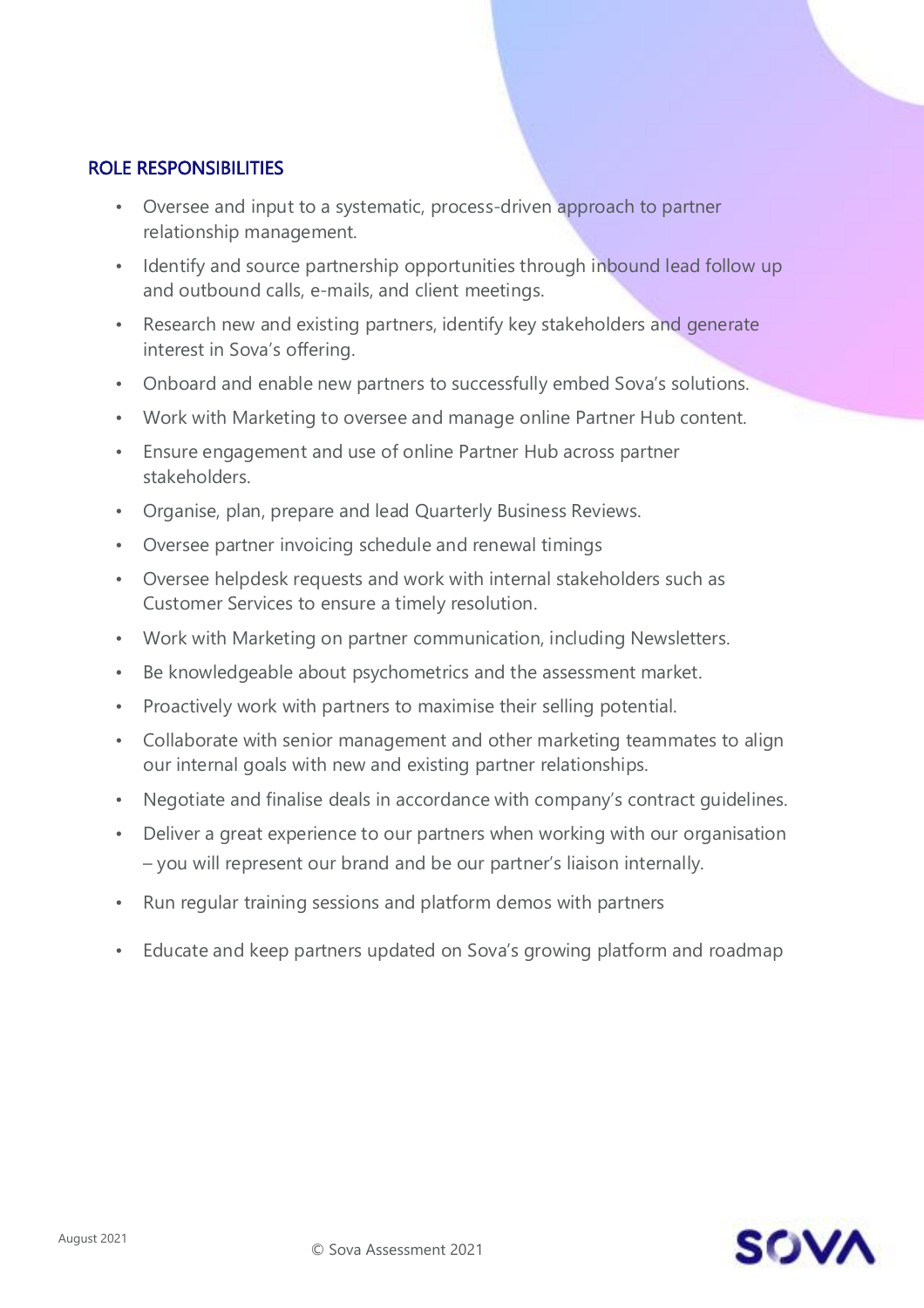- Forecast, measure, and report the results of various projects with partners, including co-created and/or co-branded content promotions, lead sharing and/or event partnerships.
- Keep a great ongoing relationship with current partners and offer new way to grow the partnership.
- Work with internal teams to assist in scoping and qualifying requirements and hand over leads to sales.
- Regular use of Salesforce.com.
- Conduct behaviour in line with the core Sova values (Making Science Work, Different Together, Restless Spirits, Ever Upwards)

## WHO ARE WE LOOKING FOR?

#### Skills and attributes

- Previous working experience as an Outreach, Account and Partnerships Manager for three+ years.
- Knowledge of psychometrics and experience selling assessment tools.
- Outstanding communication and interpersonal skills.
- Excellent organisational and time management skills.
- Strategic thinker.
- Networking aptitude.
- Great multitasking skills.
- Attention to detail.
- Some international travel may be required.

#### WHATS LIFE LIKE AT SOVA?

As a Sova team member, your part of a close-knit group, transforming the world of talent assessment. We recognise that the sum of the team is greater than its parts, so we want people who work well as part of a team and who see shared goals as more important that their own.